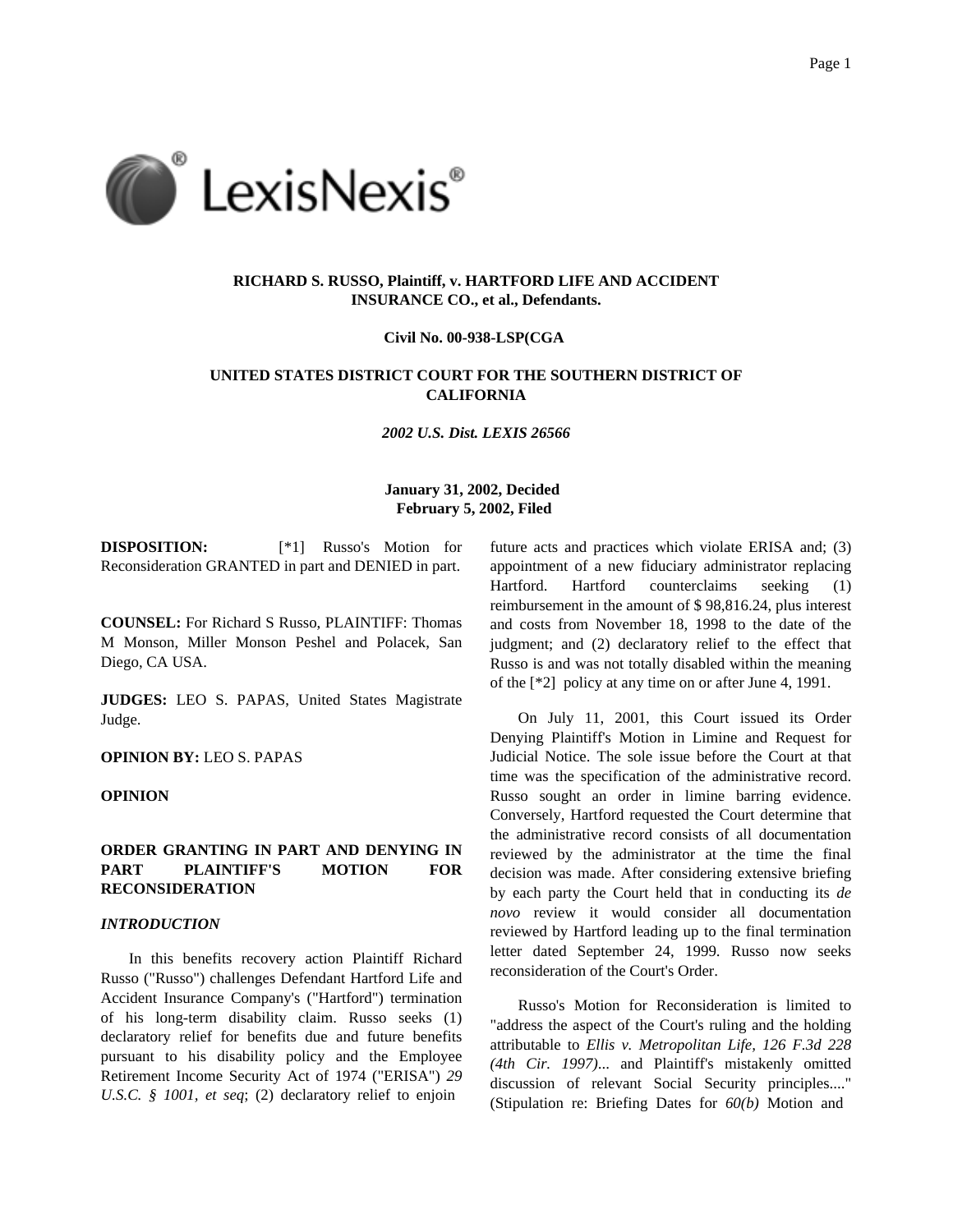Order Thereon, August 20, 2001). Russo's moving brief, filed September 21, 2001, address [\*3] only his arguments arising from the Ellis case, and does not seek reconsideration pursuant to "Social Security principles." On October 5, 2001, Russo filed a Notice of New Case Relevant to his Motion for Reconsideration and requested the Court's consideration of *Regula v. Delta Family-Care Disability, 266 F.3d 1130 (9th Cir. 2001)*, regarding the application of certain "Social Security principles" to ERISA actions. On November 21, 2001, the Secretary of the U.S. Department of Labor ("Secretary") filed its Brief as Amicus Curiae. Hartford has filed opposition briefs to both Russo's briefs, as well as the amicus brief. Both Russo and the Secretary have filed reply briefs in support of their respective arguments. This matter came for hearing before the Court on January 18, 2001. In attendance were Thomas Monson, Esq. and Susan Horner, Esq. for Russo and Daniel Maguire, Esq. for Hartford. The Court has considered the opening briefs, oppositions, replies, and all exhibits filed by cach party and the Secretary of Labor in support of both this motion and the underlying motion, as well as the parties' oral arguments, and finds Russo's Motion for Reconsideration is GRANTED [\*4] in part and DENIED in part.

#### *BACKGROUND*

Russo was employed with National Sanitary Supply Company ("National Sanitary") as an Outside Sales Representative from 1982 to 1991. In January 1991, he suffered an acute heart attack. Thereafter, he suffered months of recurrent post-operative pulmonary and cardiovascular complications and by September 1991, he was again rehospitalized.

While employed with National Sanitary, Russo participated in the ERISA employee benefit plan. The plan was funded in part through the purchase of a long-term disability insurance policy issued by The Manufacturer's Life Insurance Company ("Manulife").  $<sup>1</sup>$ </sup> Due to his cardiac condition, Russo submitted a disability claim under the plan in 1991. His long-term disability benefits claim was approved on May 31, 1991, and he was awarded disability benefits in the amount of \$ 2,168.78 per month prior to offset. 2 In October 1994, Hartford assumed liability under the Manulife policy and continued paying benefits to Russo.

> 1 The policy contains a five year "own occupation" definition and a restrictive "any occupation" definition thereafter to the age of 65.

[\*5]

2 On January 14, 1991, the Social Security Administration determined Russo was and continues to be totally disabled. The payments under the policy at issue here are offset by Russo's Social Security benefits.

In December 1997, Hartford received a call from Russo's ex-wife, Debra Thomas Russo ("Ms. Thomas"), whereby she reported that Russo had been misrepresenting his disability to Hartford, as well as his own doctors. 3 Ms. Thomas provided specific information about her husband's activities to support her allegations and sent Hartford a variety of photographs depicting Russo's involvement in various activities. Ms. Thomas also provided Hartford with a list of witnesses who would support her allegations.

> 3 Russo and Ms. Thomas suffered a "bitter, contentious" divorce in the fall of 1996. (Mot. in Limine at 2).

Hartford independently investigated Ms. Thomas' allegations. Hartford placed Russo under surveillance, interviewed [\*6] over 30 witnesses and obtained numerous witness statements, deposition testimony and medical records. On March 13, 1998, Hartford contacted Russo, interviewed him and suspended Russo's benefits, in a letter of that date, pending review of Russo's claim. (See Compl. Ex. B). Russo retained counsel who, in a responding letter dated March 26, 1998, sought "a full and complete copy of the claims file related to Mr. Russo's disability claim." 4 (See Compl. Ex. E).

> 4 After March 23, 1998, Russo's actions are taken through his counsel.

One day earlier, in a letter dated March 25, 1998, Hartford indicated to Russo that a check for benefits due from the period of March 1, 1998 through March 31, 1998 had been issued to Russo and that benefits would continue, subject to policy terms and limitations while Hartford continued with their investigation of Russo's claim. (See Compl. Ex. D). Hartford further indicated that upon completion of their continuing review, Russo would be advised of Hartford's determination. [\*7] (Id.). In a letter dated April 13, 1998, Hartford responded to Russo's request for the claim file, indicating that while a claimant who has been denied benefits is entitled to review pertinent documents under ERISA, "since Mr. Russo's claim had not been denied, he [was] not entitled, under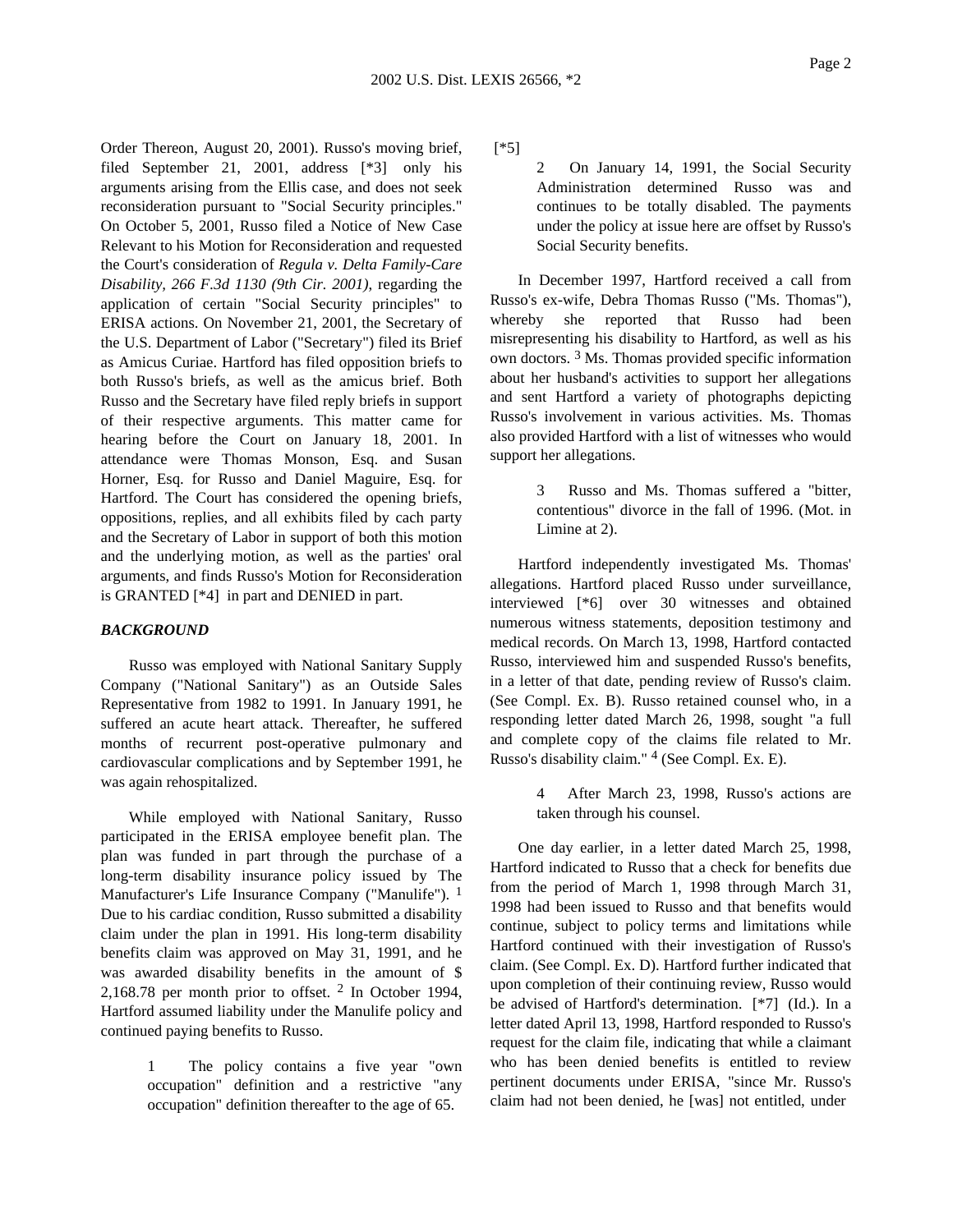ERISA, to review pertinent documents." (See Compl. Ex. F).

Thereafter, Hartford determined that Russo did not qualify for the benefits under his policy and so indicated in a letter dated November 18, 1998, terminating Russo's benefits and asserting its right to approximately \$ 100,000 in back benefits. (See Compl. Ex. L). Russo then requested from Hartford a complete copy of his claim file and any information in Hartford's possession relating to Russo's disability claim. (See Compl. Ex. M). Russo also sought an extension of no less than 120 days to appeal the decision. (Id.). Hartford sent Russo one box of documents for which Russo acknowledged receipt.

On May 3, 1999, Russo's counsel sent Hartford an appeal letter totaling 97 pages with approximately 1,000 pages of attached exhibits. <sup>5</sup> (See Compl. Exs. N and O). Upon receipt of the appeal, Hartford began additional investigation [\*8] into the allegations and points raised in the appeal and requested, in a letter dated September 1, 1999, an extension of time for review of the appeal. (See Mot. in Limine Ex. M). On September 3, 1999, Russo acknowledged but did not explicitly agree to Hartford's request for an extension. Russo's attorney further questioned why Russo had not received copies of any notes related to the "numerous additional interviews of witnesses" which Russo would need in order to have a full and fair opportunity to respond. (See Mot. in Limine Ex. N). On September 24, 1999, Hartford issued its final denial letter. (See Compl. Ex. R). This suit followed.

> 5 This letter was followed by a supplemental appeal letter dated May 18, 1999.

#### *DISCUSSION*

## **A. The Court's Prior Reliance on** *Ellis* **was Clear Error**

In its prior Order, the Court rejected Russo's argument that the Court should exclude any evidence Hartford did not allow Russo to review or address prior to denying his claim. In pertinent [\*9] part, Russo argued Hartford's conduct was contrary to *29 C.F.R. §*  $2560.503 - I(g)(1)$ , and a breach of fiduciary duty warranting exclusion of the undisclosed evidence. The Court concluded that although the opportunity to review "pertinent documents" was critical to a full and fair review of a claim denial, Hartford was under no duty to provide Russo with evidence developed while conducting

its final review. Citing *Ellis v. Metropolitan Life, 126 F.3d 228 (4th Cir. 1997)* and *Taft v. Equitable, 9 F.3d 1469 (9th Cir. 1994)*.

Russo and the Secretary now argue the Court overstated the Ellis holding and committed clear error in finding Hartford was under no duty to provide Russo with new evidence that Hartford developed during the investigation conducted after Russo's appeal. Upon further review of the Ellis opinion, the Court concurs.

As Russo and the Secretary point out, the Ellis holding is distinguishable in that the Ellis plaintiff, unlike here, never requested the information developed during the appeal be provided to her. Although the Ellis court distinguishes between the initial denial and subsequent [\*10] review process, for purposes of the arguments before the Court here, this distinction is irrelevant because the facts in Ellis did not involve the issue as to whether a duty to disclose documents arises upon a claimant's request. Furthermore, the Ellis decision largely turned on a "no harm-no foul" analysis. Had she received the Roundtable report, the fact the responsive information Ellis claimed she would have provided MetLife would not have would not have materially affected the Roundtable's subsequent analysis was significant to the Ellis court. Also of significance was MetLife's conduct. MetLife provided a copy of the more detailed second Roundtable report to Ellis' health care providers and allowed them an opportunity to respond, thus "neutralizing" any harm it may have caused Ellis by not informing her she could review the first report. In sum, the Ellis court's decision that Ellis received a full and fair review was based on the totality of the circumstances, as opposed to MetLife's strict compliance with ERISA regulations.

The circumstances that gave rise to the Ellis holding, however, are not present here. In her letter of September 3, 1999, Russo's counsel [\*11] communicated to Hartford:

> "In order for Mr. Russo to have a full and fair opportunity to address any issues related to his benefits determination... the final determination on review of appeal should be made on Mr. Russo's appeal, or, if considering any post-appeal information, should be made only after you forward to us any and all notes and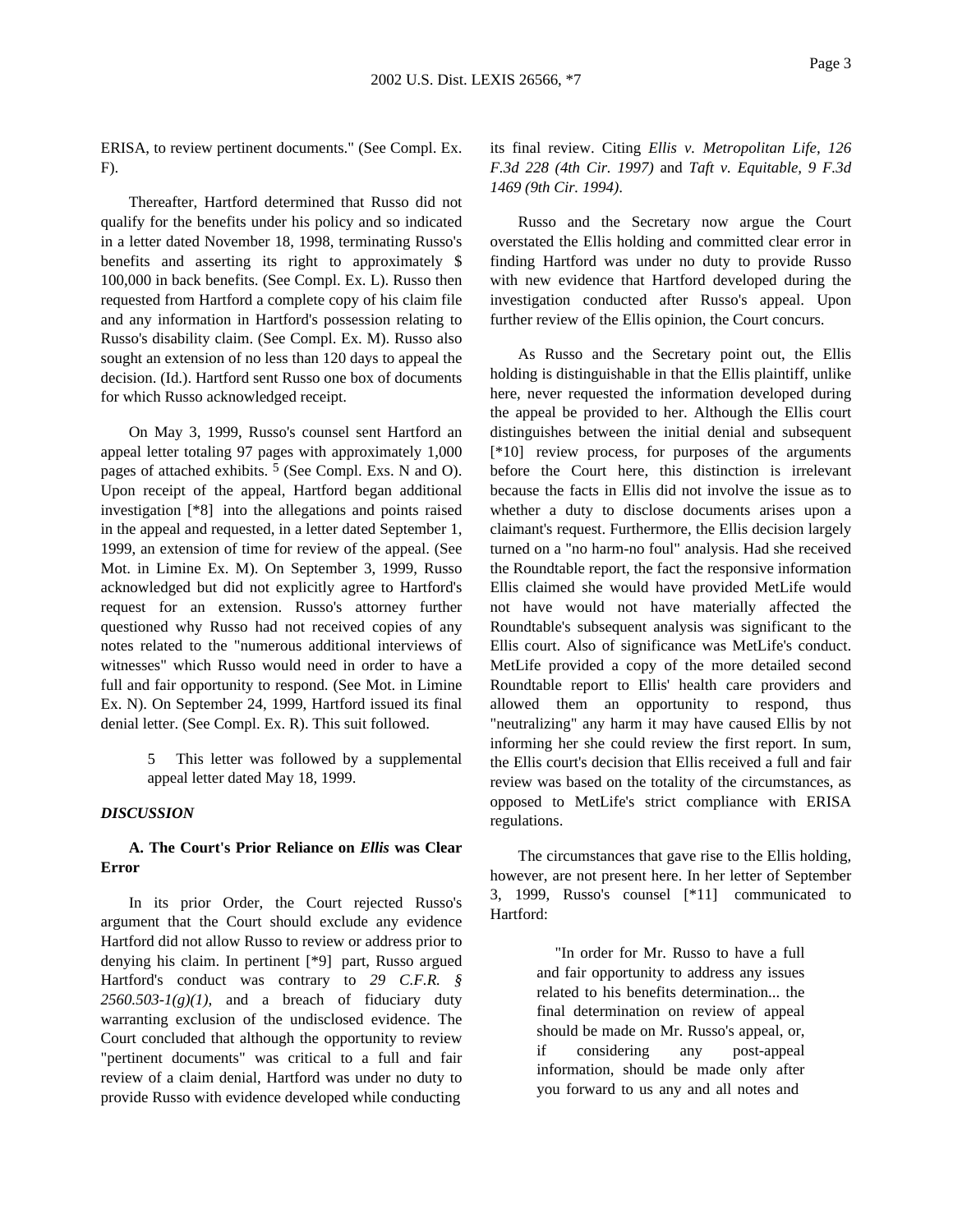analyses related to all post-appeal interviews." (See Mot. in Limine Ex. N).

Hartford contends this letter was simply in response to Hartford's request for an extension of time to complete the appeal, in which Russo's counsel also noted Russo had not received information developed during Hartford's appeal investigation. The Court cannot accept Hartford's interpretation of the letter's significance. Clearly the intent of the letter was to request Hartford either limit the scope of its review, or produce certain documents so that Russo would have the opportunity to respond. In fact, the letter further states "..we fully expect *our present request for copies of post-appeal documents* to once again be denied...." Id. (emphasis added). The sensical interpretation of the letter, therefore, is that it was a request for additional [\*12] information regarding Hartford's investigation. Despite this request, the materials Hartford developed as a result of its post-appeal investigation were not made available to Russo for an opportunity to respond. Thus, the facts which led the Ellis court to conclude Ellis received a full and fair review do not exist here.

Based on the foregoing, Ellis is distinguishable from the case at hand. The Court's prior reliance on Ellis with regard to its Order Denying Plaintiff's Motion in Limine was in clear error. Therefore, Russo's Motion for Reconsideration is GRANTED in part, to the extent Russo seeks reconsideration of the Court's interpretation and application of Ellis.

# **B. Hartford Owed Russo a Duty to Produce All Pertinent Documents, Regardless of Whether the Documents Were Generated Prior or Subsequent to the Initial Benefit Determination, upon Russo's Request**

The Court's conclusion that its reliance on Ellis was in clear error reopens the issue as to whether Hartford owed Russo a duty to make the information Hartford gathered post appeal available to Russo. Hartford, citing *29 C.F.R. § 2560.503-1(g)and (h) (1977)* 6, [\*13] contends ERISA limits its duty to disclose requested documents to a claimant to those relied upon for the initial denial. Hartford argues *29 C.F.R. § 2560.503-1* treats an administrator's decision on an initial claim for benefits and its decision on appeal as different processes. Hartford provided Russo with the results of its investigation in support of the initial denial which

Hartford asserts, fulfilled its obligation to Russo.

6 This Order addresses the interpretation of the 1977 claims regulation. A new claims regulation was issued in 2000, however, it is undisputed that the 1977 regulation is applicable to Russo's claim.

Despite Hartford's assertion to the contrary, the Court does not find any language within *29 C.F.R. §*  $2560.503 - I(g)(1)$  to suggest ERISA limits a plan administrator's duty to disclose pertinent documents to evidence received or developed before the initial benefit denial. Pursuant to *29 C.F.R. § 2560.503-1(g)(1)* [\*14] , the procedures for review of a claim must, at a minimum, permit the claimant to:

> i. Request a review upon written application to the plan;

ii. Review pertinent documents; and

iii. Submit issues and comments in writing.

Nothing within the language of the regulation implies to the Court that the legislature intended to restrict a claimant's right to review "pertinent documents" to only those relied upon by the administrator in reaching its initial benefit denial.

Likewise, the preamble to *29 C.F.R. § 2560.503-1* states in relevant part "As part of the review the participant must be allowed to see all plan documents and other papers which affect the claim." 42 Fed. Reg. 27426 (May 27, 1977). As with *29 C.F.R. § 2560.503-1(g)(1)*, the preamble does not distinguish between documents affecting the claim prior to the initial denial, as opposed to those affecting the claim on review. The claims procedures of a plan must provide a claimant with a reasonable opportunity for a full and fair review of a claim or adverse benefit determination. *29 C.F.R. §* 2560.503- $I(g)$ . Denying [\*15] a claimant access to information that is generated after an initial denial, but is subsequently relied upon by the administrator in reviewing the claim on appeal, effectively denies the claimant with a full and fair review. By requiring plan administrators to maintain claims procedures that allow claimants access to pertinent documents upon request it is consistent with both plain language of the regulation, as well as the spirit and intent of ERISA, that a claimant is entitled to this information, regardless of whether it was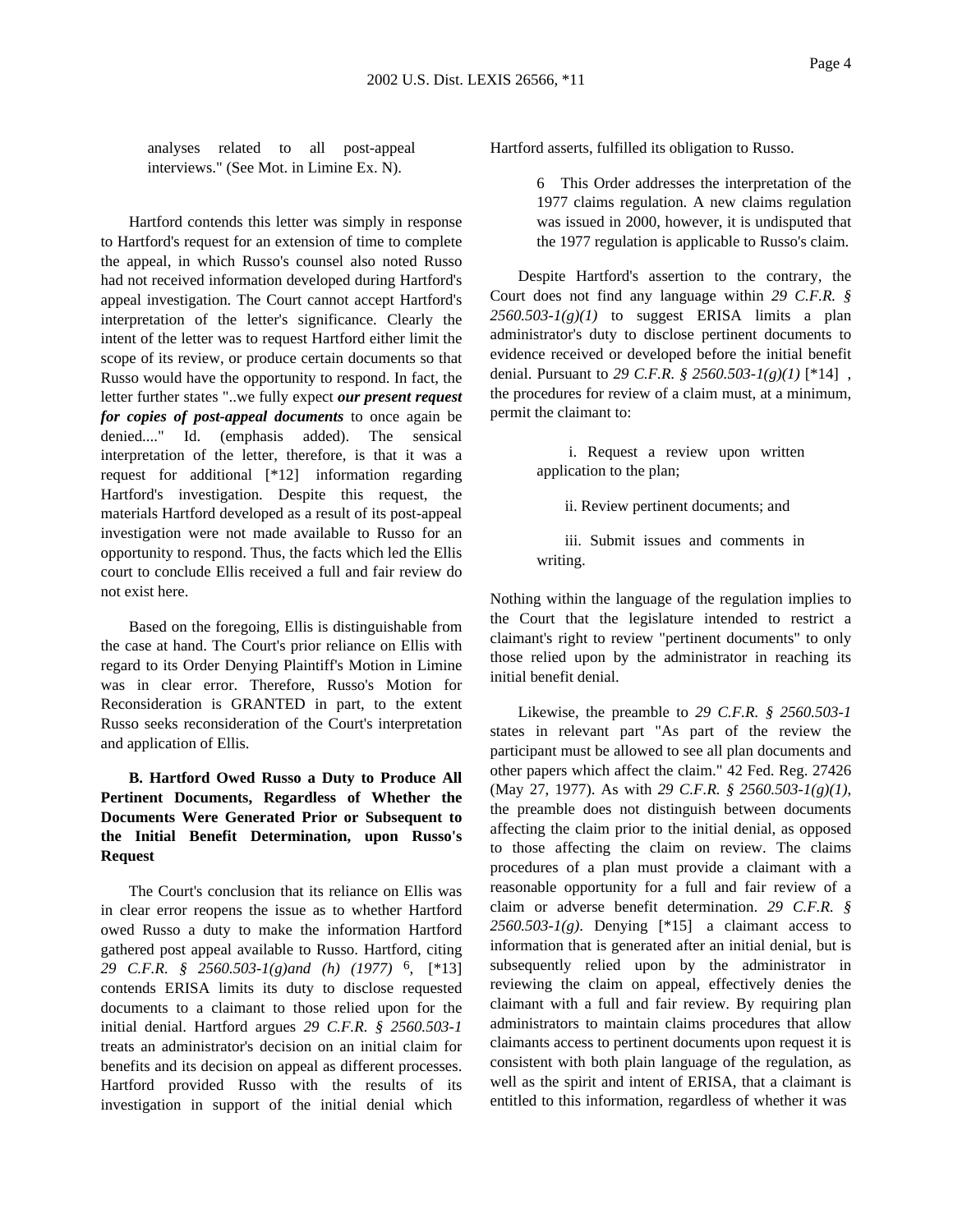generated prior to or after an initial benefit denial.

Case law does not address the unique factual situation presented here, however, *Killian v. Healthsource Provident Administrators, Inc. 152 F.3d 514, 519-522 (6th Cir. 1998)*, pursuant to which it is improper for a plan administrator to hold the record open for itself while closing it for the insured, is helpful to understanding the fiduciary obligations owed by a plan administrator. In Killian, the claimant submitted evidence in support of her appeal that was rejected by the plan administrator for tardiness. The plan administrator, however, continued its investigation of the claim. On [\*16] appeal, the Sixth Circuit Court of Appeals concurred with the district court's assessment that the administrator's conduct in closing the file to the claimant while keeping it open for its own investigation was arbitrary and capricious and a breach of its duties. *Id. at 521-522*. The court ruled, however, the district court erred in conducting its own review of the evidence the administrator had disregarded, and held the case should be remanded to the administrator so that it could consider the evidence it originally excluded. *Id. at 522*.

Hartford attempts to distinguish Killian by pointing out that Hartford considered all the evidence submitted by Russo in support of his appeal. While this may be true, Hartford denied Russo access to information developed by Hartford after the initial denial, thus denying him the opportunity to respond to this evidence before the decision on review was reached. In effect, Hartford's failure to produce the requested information served to close the appeal process to Russo, while holding it open for Hartford.

After this litigation commenced Hartford produced approximately six boxes of documents to Russo relating [\*17] to his claim. Only one box of documents was produced during the administrative claim. Presumably the additional five boxes contain documents that were relied upon by Hartford in its review of the initial benefit denial, but were not produced during the underlying administrative process. These documents were initially requested by Russo in his counsel's letter of September 3, 1999. (See Mot. in Limine Ex. N). The Court finds, therefore, that pursuant to *29 C.F.R. § 2560.503-1(g)(1)* and Killian, Hartford owed Russo a duty to make these documents available to Russo for review and response prior to issuing its denial of his appeal.

#### **C. The Appropriate Method of Redress for Russo**

The final issue for the Court to consider is the proper method of redress for Russo. As in his underlying motion, Russo argues the evidence Hartford failed to produce during the administrative claim should be excluded from the Court's review. Hartford contends Russo's arguments to limit the record are not supported by Taft, a Ninth Circuit Court of Appeals decision which Hartford asserts stands for the proposition that an administrative record consists of all [\*18] information in the administrator's possession at the time a final decision is reached on a claim. *Taft, at 1473 n.4*. Therefore, Hartford argues, the administrative record includes only the documents upon which Hartford relied in reaching its final benefit determination.

The issue before the court in Taft, however, was whether the district court, in conducting its *de novo* review under an abuse of discretion standard, erred in considering testimony in addition to its review of the administrative record. Although the court found the district court improperly considered evidence that was not part of the administrative record, the court did not rule as to what constitutes an administrative record, whether it can be narrowed, or whether it can be enlarged by a district court when its review is not limited to an abuse of discretion standard. *Id. at 1474*.

The applicable standard of review in this case is not abuse of discretion. A district court reviews a determination denying benefits under an ERISA plan *de novo* "unless the benefit plan gives the administrator or fiduciary discretionary authority to determine eligibility for benefits or to construe the terms of the [\*19] plan." *Firestone Tire & Rubber Co. v. Bruch, 489 U.S. 101, 115, 103 L. Ed. 2d 80, 109 S. Ct. 948 (1989)*. When discretion is conferred, the district court ordinarily reviews the decision to grant or deny benefits for an abuse of discretion. *Id.* Here, it is undisputed that the policy language confers no grant of discretion. Accordingly, the applicable standard of review is *de novo*. Given that this Court's standard of review is not as limited as was the case in Taft, and that Russo seeks to limit, as opposed to enlarge, the administrative record, Taft is not controlling on this issue.

In its underlying motion and during oral argument, Russo's counsel argued the Court may grant appropriate equitable relief to remedy an administrator's breach of its fiduciary duties. Citing *Chappel v. Laboratory Corp. of Am., 232 F.3d 719 (9th Cir. 2000)* (plaintiff may be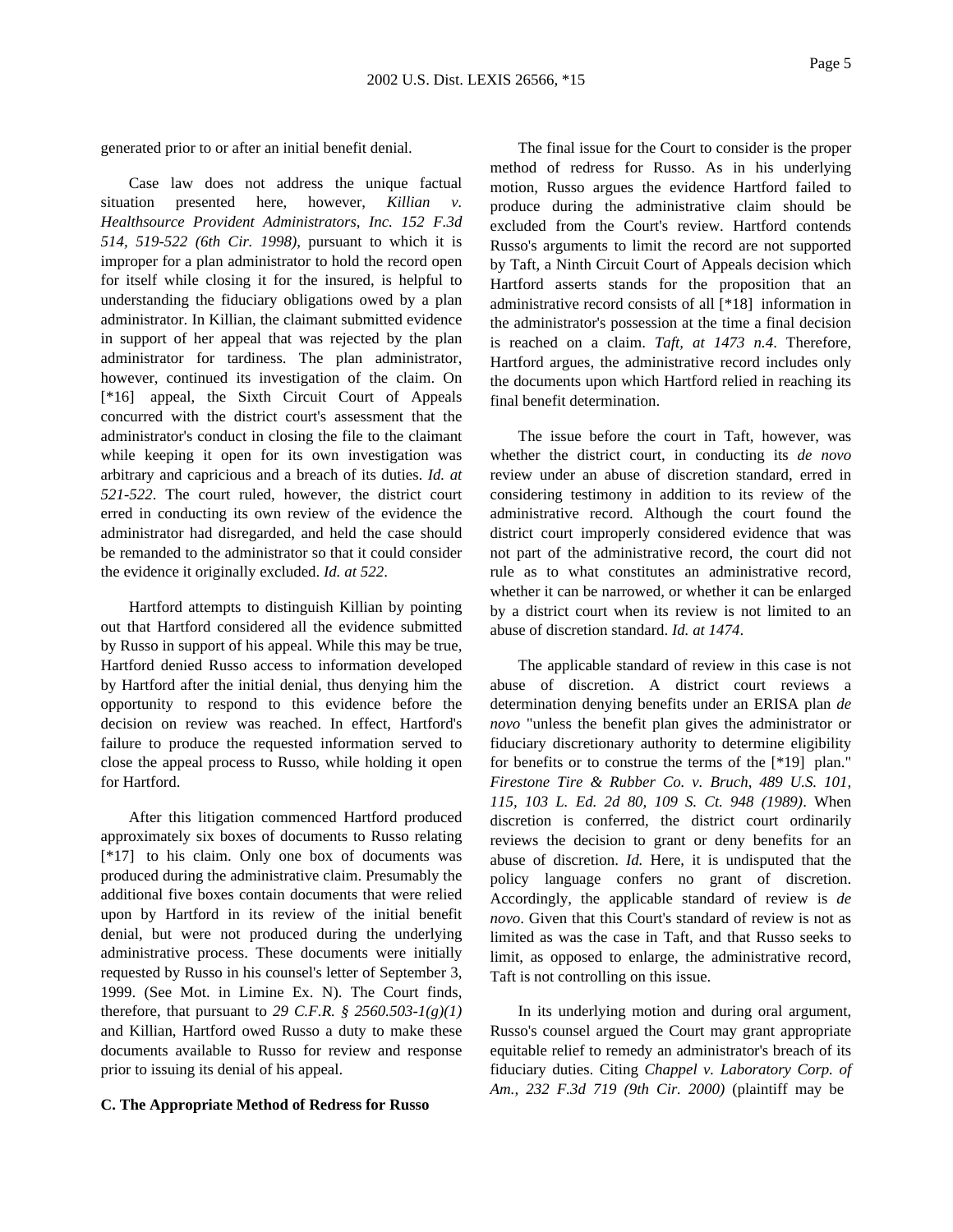allowed leave to amend his complaint to state a claim for breach of fiduciary duty where he could prove the administrator failed to provide timely and effective notification of his right to arbitration and the time in which he had to act to preserve that right); *Varity Corp. v. Howe, 516 U.S. 489, 512, 134 L. Ed. 2d 130, 116 S. Ct. 1065 (1996)* [\*20] (beneficiaries who were deliberately deceived by plan fiduciaries to withdraw from the plan and forfeit benefits were reinstated to the plan). As the Court stated in its prior Order, the facts at bar are distinguishable from those in Chappel for many reasons. Moreover, the facts of this case do not support Russo's contention that an appropriate form of equitable relief would be to preclude Hartford from presenting any evidence it developed during its post-appeal investigation.

Russo's appeal was initiated in May 1999, when his counsel sent Hartford a letter totaling 97 pages with approximately 1,000 pages of exhibits attached. (See Compl. Exs. N and O). Hartford subsequently began its additional investigation into the allegations and points raised in the appeal. In a letter dated September 1, 1999, Hartford, which under ERISA had no later than 120 days to respond to the appeal before it was deemed denied, requested Russo grant a four week extension of time for review of Russo's rather complex and document intensive appeal.  $7$  (See Mot. in Limine Ex. M). Hartford further requested Russo confirm his approval or denial of the request by September 3, 1999. Id. In her letter [\*21] of September 3, 1999, Russo's counsel responded to Hartford's request, but did not agree to it. Because Russo effectively denied Hartford's request for an extension, Hartford's deadline to respond to the appeal remained September 15, 1999. 8 In her letter, however, Russo's counsel in turn makes Russo's request that Hartford provide access to the information gathered during the course of Hartford's post appeal investigation. Given the late timing of Russo's request for the post-appeal information, in combination with Russo's apparent unwillingness to stipulate to an extension of the deadline for Hartford's decision, it is unreasonable to believe Hartford could have made the results of its investigation available to Russo in time for Russo to respond, and for Hartford to evaluate Russo's response, prior to the September 15, 1999 deadline. In fact, due to the volume of documentation regarding the post appeal investigation and the twelve day window between Russo's request and Hartford's deadline, it is possible Hartford could not have even made the documents available to Russo before

Hartford's deadline had passed. By refusing to grant the extension Russo effectively denied himself the [\*22] opportunity for Hartford to produce the requested information for response. The Court concludes, therefore, that although Hartford's failure to produce the information upon request was a breach of its fiduciary duties, excluding a portion of the administrative record is not an appropriate equitable remedy given the timing of Russo's request for these documents.

> 7 A decision on review by an appropriate named fiduciary shall be made promptly, and ordinarily not later than 60 days after the plan's receipt of a request for review, unless special circumstances require an extension of time for processing, in which case a decision shall be rendered as soon as possible, but not later than 120 days after receipt of a request for review." *29 C.F.R. § 2560.503-1(h)(1)*(I).

> 8 The time frame is calculated as 120 days from May 18, 1999, the date Russo submitted his supplemental appeal.

Other possibilities for addressing this situation would be to either allow Russo to respond to the results [\*23] of Hartford's post appeal investigation by supplementing the administrative record for judicial review, or by remanding the claim to Hartford with instructions that Russo be given the opportunity to respond. Either situation would effectively make Russo whole in that he would be provided with an opportunity to respond to Hartford's investigation results, however, remanding the claim may only serve to further delay a final disposition of Russo's claim.

When reviewing a benefit denial under a *de novo* standard, a court may admit additional evidence if "circumstances clearly establish that additional evidence is necessary to conduct an adequate *de novo* review of the benefit decision." *Mongeluzo v. Baxter 46 F.3d 938, 944 (9th Cir. 1995)*. Hartford owed Russo the duty to make all information gathered post appeal available to Russo upon his request, so that he could submit additional comments or evidence. Because Russo was denied that opportunity, the record that was considered by Hartford is insufficient for the Court to determine whether Hartford's decision was correct.

In conducting its *de novo* review the Court will consider, therefore, comments and evidence [\*24] submitted by Russo in response to the documents which